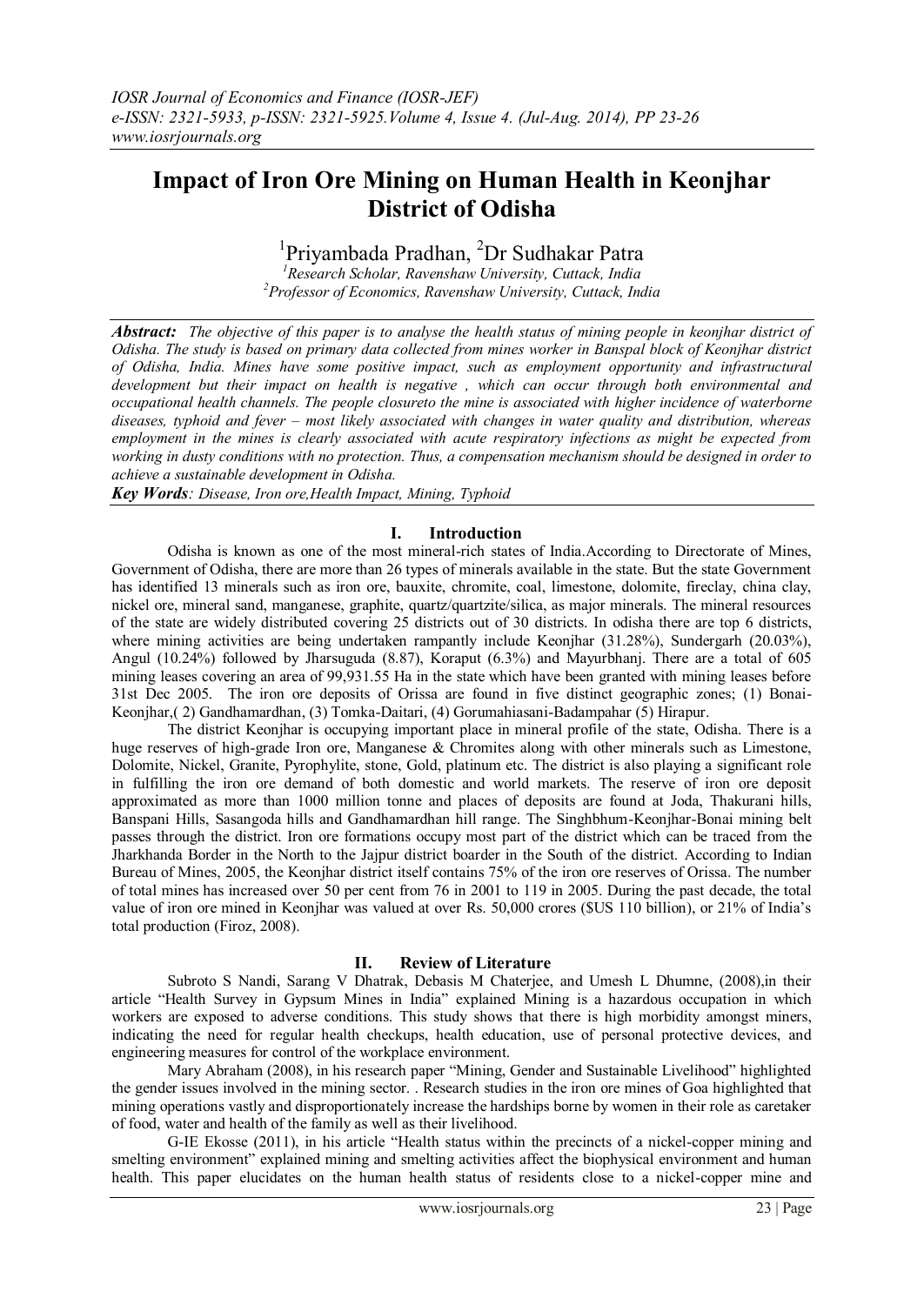concentrator/smelter plant. A link between health status and environmental pollution due to mining activities was thus inferred.

AL. Ramanathan And V. Subramanian (2001), in their article "Present Status of Asbestos Mining and Related Health Problems in India —A Survey" explained health effects (such as fibrosis, sequelae, bronchogenic cancer, and malignant mesothelioma) on the Indian mine workers caused due to asbestos mining related activities with respect to their present day condition.

A. M. Donoghue (2004), in his article "Occupational health hazards in mining: an Overview" outlined the physical, chemical, biological, ergonomic and psychosocial occupational health hazards of mining and associated metallurgical processes. Mining remains an important industrial sector in many parts of the world and although substantial progress has been made in the control of occupational health hazards, there remains room for further risk reduction. This applies particularly to traumatic injury hazards, ergonomic hazards and noise. Vigilance is also required to ensure exposures to coal dust and crystalline silica remain effectively controlled.

Isaac Agyemang (2010), in his journal "Population dynamics and health hazards of small-scale mining activity in the Bolgatanga and Talensi-Nabdam districts of the upper east region of Ghana" explained upsurge of small-scale mining activity in the Bolgatanga and Talensi-Nabdam districts of the Upper East Region following the discovery of gold bearing rocks around the Nangodi and Pelungu areas of the districts. This study attempts to relate population size and health hazards in the study area to the activity of small-scale mining. Based on the findings from field work it was deduced that the prevailing increase in population size and spread of communicable diseases as documented in the Regional Bio statistics service are related directly and indirectly to the activities of the small-scale mining.

[Eisler R](http://www.ncbi.nlm.nih.gov/pubmed?term=%22Eisler%20R%22%5BAuthor%5D)  $(2004)$ , in his research paper "Mercury hazards from gold mining to humans, plants, and animals‖ explained Mercury contamination of the environment from historical and ongoing mining practices that rely on mercury amalgamation for gold extraction is widespread. Contamination was particularly severe in the immediate vicinity of gold extraction and refining operations; however, mercury, especially in the form of water-soluble methylmercury, may be transported to pristine areas by rainwater, water currents, deforestation, volatilization, and other vectors.

#### **Health Status of People in Mining area of Keonjhar District**

The state of Orissa lies along the eastern coast of India with the largest reserve of superior quality hematite iron ore in the country. Situated along the Northern border of the state, Keonjhar district was selected for this study because of the concentration of iron ore mines in Joda block within the district5. 31% of the total mining employment in the state of Orissa is concentrated in the district of Keonjhar indicating the importance of the mining industry in the region. Mining for iron ore in the district began in the 1950s, and much of the planned expansion and liberalization of the mining sector in Orissa will open up new mining areas in this region. The recorded forest area in Orissa in 2003 was 4.84 million hectares, which constituted 31.06% of the geographic area and ranked fourth among Indian states in terms of total forest cover6. However, in comparison with 1999, forest cover had decreased by almost a million hectares.According to Forest Survey of India, 1999The district had a relatively high percentage (42.7%) of forest cover in 1999. But, in the two blocks selected for this study, analysis of the classified land cover data reveals that 13.4 square kilometers of vegetative cover were replacedby expanding mining areas between 1989 and 2004.

While mining is beneficial to the economy, both in terms of its own economic impact and the value to other industries of its product, it almost always has adverse environmental impacts and eventually health impacts. Although more than hundred billion tonnes of iron ore has been produced from Keonjhar 62% of Keonjhar's population still lives below the poverty line. While poverty and economic development are key concerns, the issues of health and environmental degradation from mining also matters to the people of Keonjhar. Keonjhar residents have suffered from various health issues regarding to environmental degradation. Mining-related deforestation may have indirectly led to spread of malaria. Moreover, prolonged inhalation of dust from mining operations is another concern, due to potential lung damage and respiratory disease. Hence, all of these concerns are challenging and required urgent attention.The conceptual framework of health status of mining is presented in below: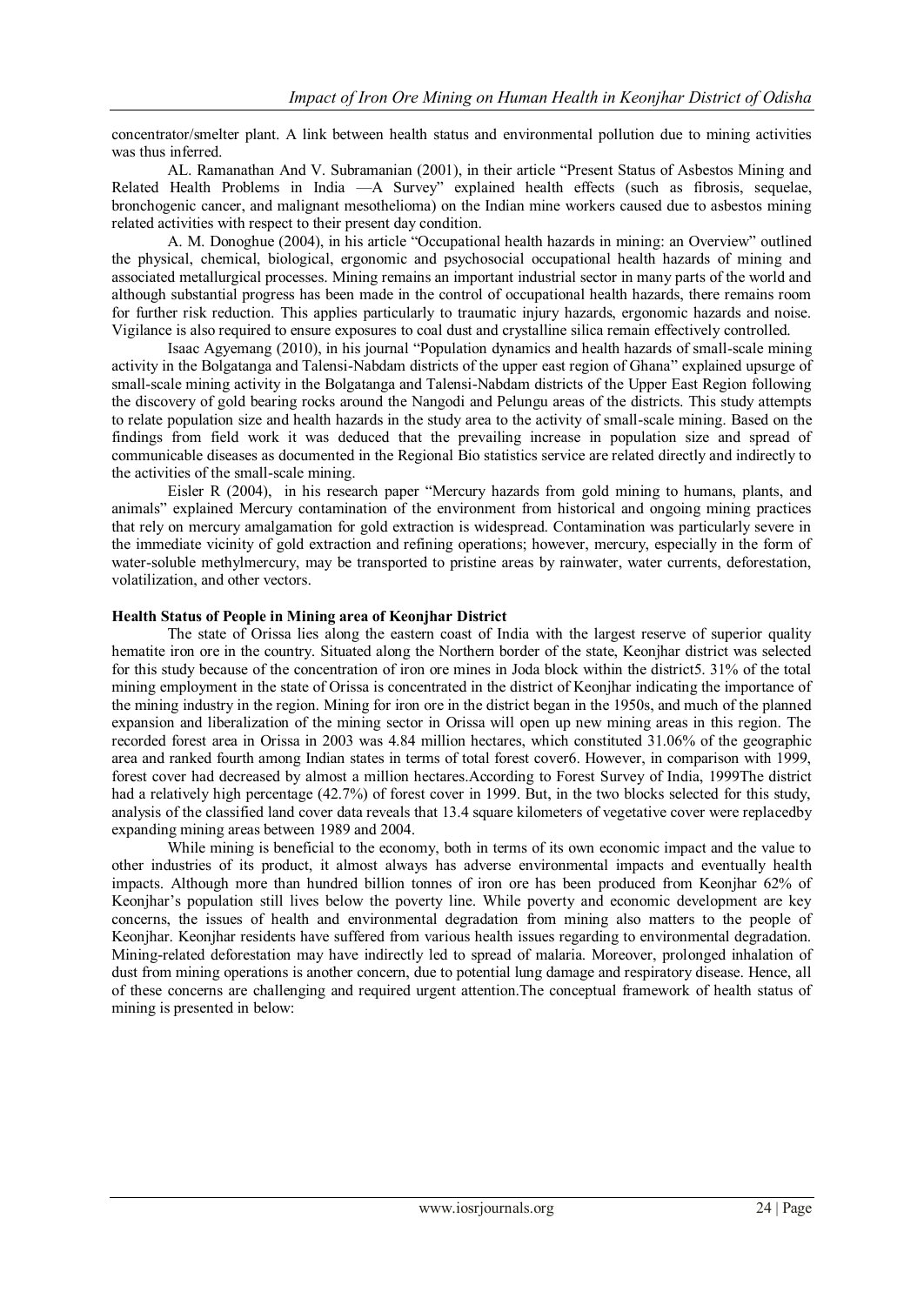

#### **Fig-1 Conceptual Framework**

# **Income Analysis in Banspal Block of Keonjhar District**

The income source of people in the study area is mines and agriculture, but most of people depend on mining. Monthly Income of mine worker is divided into 4 categories.

| <b>Income from Mining</b> | No. of Households working in mines |  |  |
|---------------------------|------------------------------------|--|--|
| 5000-10000                |                                    |  |  |
| 10000-15000               |                                    |  |  |
| 15000-20000               |                                    |  |  |
| 20000-25000               |                                    |  |  |

Source- field study

The table shows that most of people come under the first category of income i.e. between Rs 5000- Rs.10000. It was 64%. Only 1% people lies in the income group Rs 20000-25000. 42 people that is 28%, earn Rs 10000-Rs.15000 per month and 10 people lies in the income group Rs. 15000-Rs.20000. It is cleared from the table that income of mine worker is not sufficient to compensate their expenditure on treatment.

**Fig-2** Monthly income of mine worker in study area



Health of all the members of the family is studied by asking question regarding the health problemthey have in the last one year. Accordingly, scores was given. Families who have person suffering from common diseases like Malaria, ARI, Water borne Diseasea like loose stool, cholera and diarrheaetc are 40.93%, 28.92% and 14.21% respectively. Families having persons' suffering from severe diseases like TB, Blood pressure are below 5% and such families come in the average category. In families, when the members do not suffer from any major disease come under fair group. The different types of disease reported in the study area is presented through a table: